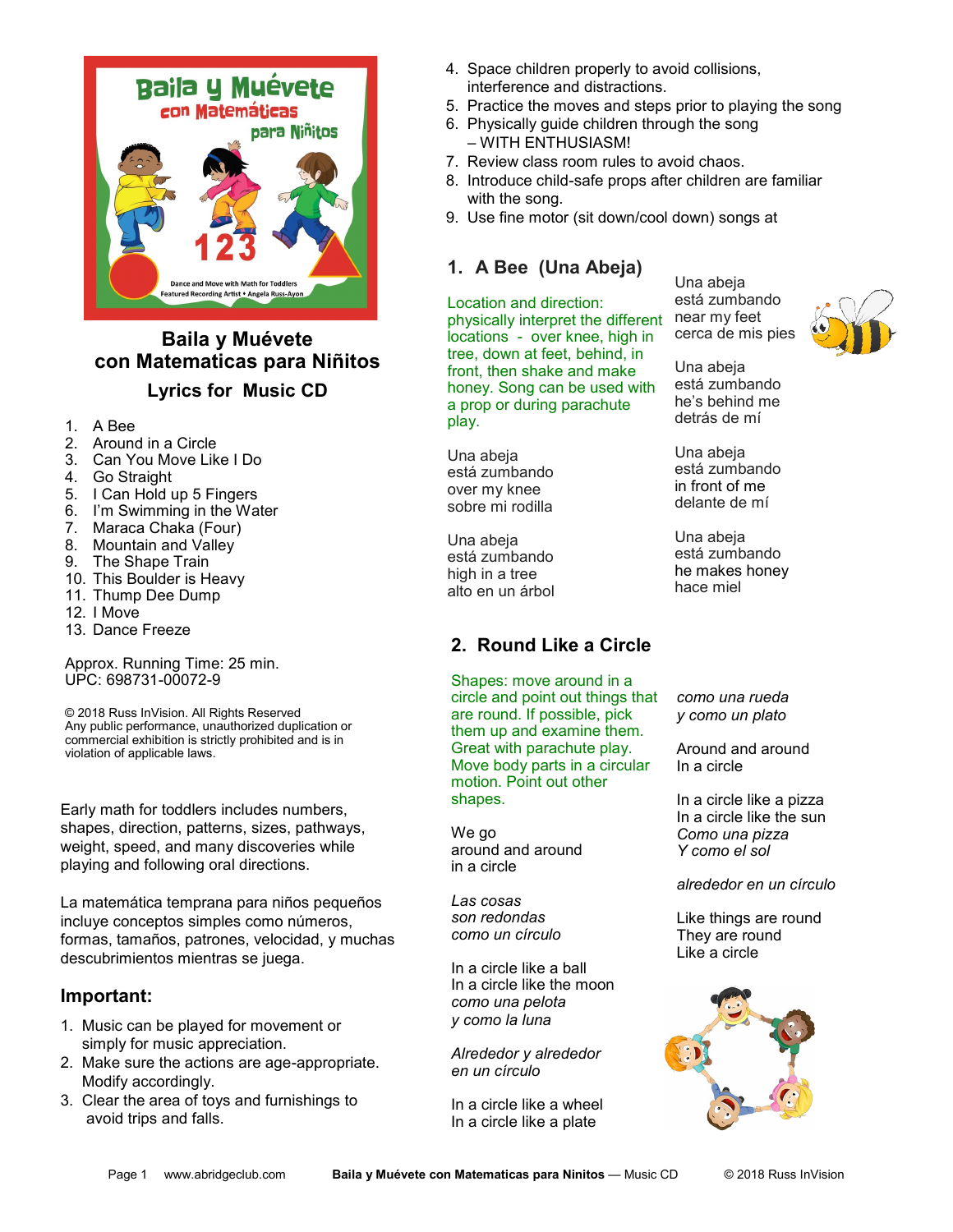## **3. Can You Move Like I Do?**

Numbers and counting - recognizing, and extending patterns: Each move is completed in repeating rhythmic patterns using 4 counts.

¿ *Puedes moverte como yo?* Can you move like I do? *escucha bien (listen carefuly)*

Aplaude (clap your hands) Uno, dos, tres, cuatro 1..2..3..4 (x2)

Toca tus rodillas (pat your knees) Uno, dos, tres, cuatro 1..2..3..4 (x2)

¿ Puedes moverte como yo? Can you move like I do?

Aplaude (clap your hands) Uno, dos, tres, cuatro 1..2..3..4 (x2)

Pisa tus pies (tap your feet) Uno, dos, tres, cuatro 1..2..3..4 (x2)

¿ Puedes moverte como yo? Can you move like I do?

Aplaude (clap your hands) Uno, dos, tres, cuatro 1..2..3..4 (x2)

Sacude tus caderas (Shake your hips) Uno, dos, tres, cuatro 1..2..3..4 (x2)

¿ Puedes moverte como yo? Can you move like I do? Show me what to do?

## **4. Go Straight**



Pathways to literacy - Introduce lines and pathways in such a way that children can recognize them and move the same way using fine or gross motor skills. Display cue cards to show children how to move. Mark the ground with chalk, laces, or tape.

Ok. Let's go We're moving in all different directions

Go straight, go straight *Mueve derecho* Go straight, go straight *Mueve derecho*

Now swerve and curve Like rivers flow *Haz curvas y curvas como un río*

Now around in a circle *Circulos, circulos gira en los círculos.* Circle, circle

Arms over the rainbow Over we go *En el arco iris hacia arriba y sobre*

Let's go down take our bodies toward our toes...down Abajo y abajo. Vamos bajos.

Now zig and zag go straight turn sharp. A la derecho, a la izquierda Go straight, turn sharp.

Now around in a circle Circulos, circulos gira en los círculos. Circle, circle

## **5. I Can Hold Up Five Fingers**

Number sense - counting and one-toone correspondence. Display 5 fingers on each hand and touch different body parts. Count other objects.

*Puedo levantar Un dedo Un dedo en el aire* I can hold up 1 finger Touch my nose *Toco mi nariz*

*Puedo levantar dos dedos dos dedos* puedo ver I can hold up 2 fingers Touch my hair *Toco mi pelo*

*Puedo levantar tres dedos tres dedos detrás de mí* I can hold up 3 fingers Touch my back *Toco mi espalda*

*Puedo levantar cuatro dedos cuatro dedos*



*fuera y dentro* I can hold up 4 fingers Touch my chin *toco mi barbilla*

*Puedo levantar cinco dedos cinco dedos Si yo puedo* I can hold up Touch my ears *toco mis oídos*

*Puedo contar Cinco dedos Uno, dos, tres, cuatro, cinco*

I can count my 5 fingers 1,2,3,4,5 (x1)



#### **6. I'm Swimming in the Water**

Size and speed: Swim with stroking arms, swim faster, use hands to show a smaller fish, a bigger fish, and move like a slow fish. Observe objects traveling fast or slow. Experiment with how to change their speed.

*Estoy nadando en el agua en el agua….i*n the water. Splash, splash Splash, splash *aquí voy*

*Un pez más rápido nadó* (a faster fish) por mí por mí Swish, swish, swish, swish swish, swish, swish

Un pez más pequeño nadó (a smaller fish)

por mí por mí Swish swish Swish swish Ahí va

*Ahí va*

un pez más grande nadó (a bigger fish) por mi por mi Swoosh, swoosh Swoosh, swoosh *Ahí va*

*un pez más lento nadó*  (a slower fish)

Water, water S p l is h, s p l a s h *Ahí va*

*Estoy nadando en el agua en el agua….i*n the water. Splash, splash Splash, splash *aquí voy*

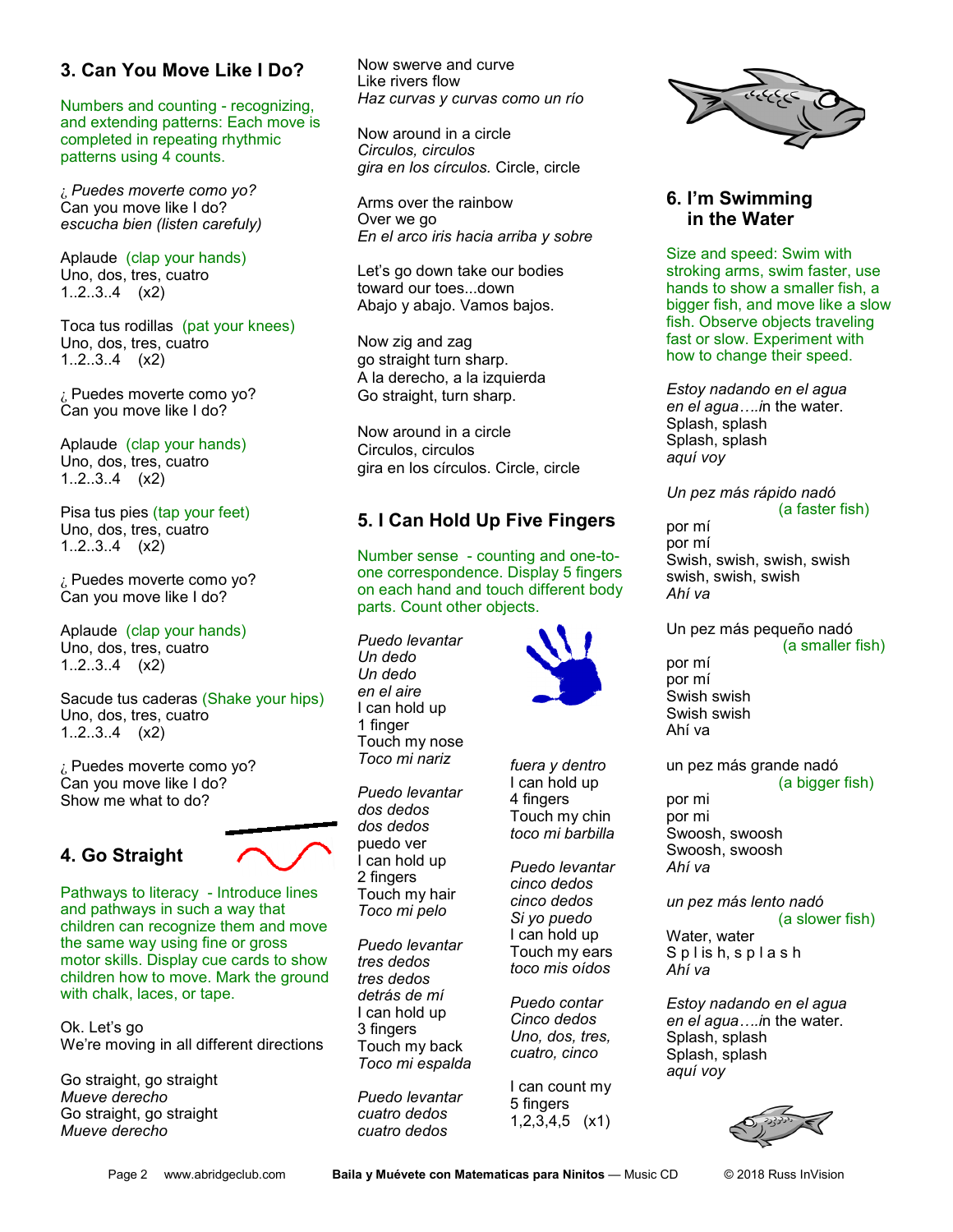## **7. Maraca Chaka**

Numbers and counting from 1 to 4 and math related terms, ending in a pattern of movement: you, me, one, two, high, low, stop, go.

Maraca chaka *yo (me)* Maraca chaka tu (you)

Maracka chaka *uno* (1) Maracka chaka *dos* (2)

Maraca chaka arriba (high) Maraca chaka abajo (low)

Maraca chaka *pa'rate* (stop) Maraca chaka *ve'te* (go)

Uno, dos tres, cuatro *Sacude, sacude (*shake*)*

Uno, dos tres, cuatro *Sacude, sacude (*shake*)*

Uno, dos tres, cuatro *Sacude, sacude (*shake*)*

Uno, dos tres, cuatro *Sacude, sacude (*shake*)*



#### **8. Mountain and Valley**

Shapes, forms, and observations in nature.

*La montaña es muy alta* (high) *El valle es muy bajo* (low) *El sol hace un círculo en lo alto* The sun makes a circle way up high *El sol hace un círculo muy alto*

The mountain is so high The valley is so low *El agua en el río fluye rápido* (flows fast) Water in the river rushes by

*El agua fluye rápido sobre las cosas*

*La montaña es muy alta El valle es muy bajo El arco iris hace una curva* A rainbow bends and curves across the sky *El arco iris hace una curva*

*La montaña es muy alta El valle es muy bajo Las nubes en el cielo ruedan más allá* Clouds in the sky go rolling by *Las nubes en el cielo ruedan más allá*

The mountain is so high The valley is so low *Los pájaros aletean y ellos vuelan* Birds flap their wings so they can fly *Los pájaros aletean y ellos vuelan* The birds flap their wings so they can fly



#### **9. The Shape Train**

Discover shapes. Find the shapes using cue cards or samples as a guide, then jump and celebrate.

Jump, jump, jump, jump *Salta, salta, salta, salta* 

*Salta... en el tren de formas* Jump…. aboard the shape train

Bring your shapes on the shape train and…

Toot Toot, Toot Toot Toot, Toot

Who has a square on the shape train? SQUARE! ¿*Quien tienes un cuadrado? Con cuatro lados todos iguales*  Who has a square on the shape train?

Is a rectangle on the shape train? RECTANGLE! ¿*Quien tienes un rectángulo?*

*Con dos lados largos y dos lados cortos* Is a rectangle on the shape train?

Is a triangle on the shape train? TRIANGLE! ¿*Quien tienes un triángulo? Con tres esquinas y tres lados* Is a triangle on the shape train?

Who has a circle on the shape train? CIRCLE! ¿*Quien tienes un círculo? Redondo sin esquinas y sin lados* Who has a circle on the shape train

#### **10. This Boulder is Heavy**

Weights and measures: compare and contrast non-standard objects based on how they look and feel when carried and/or weighed (heavier than, lighter than or equal to).

*Esta roca es pesada* This boulder is so heavy

*Este guijarro es ligero*  This pebble is so light

*Uno es difícil de llevar* Since one is hard to carry

*Lo agarro con cuidado*  I have to hold it right

*Este tronco es pesado*  This log is very heavy

*Esta hoja es ligera*  This leaf is very light

*Uno es difícil de llevar* Since one is hard to carry

*Lo agarro con cuidado*  I have to hold it right



*Este balde es pesado*  This bucket is so heavy

*Esta taza es ligera*  This cup is very light

*Uno es difícil de llevar* Since one is hard to carry

*Lo agarro con cuidado*  I have to hold it right